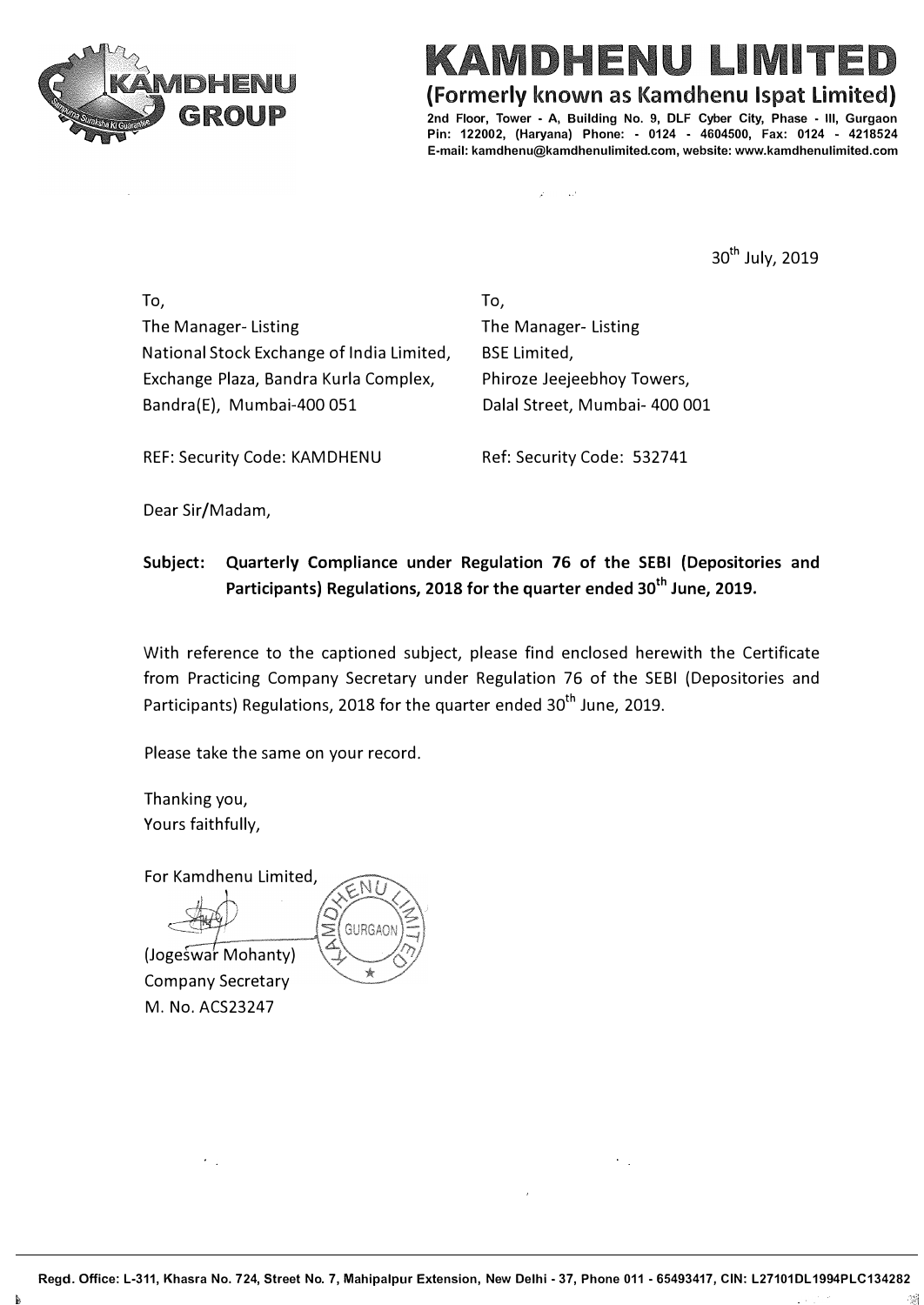

 $\mathsf{C}\mathsf{A}\mathsf{C}$ 

# **CHANDRASEKARAN ASSOCIATES®**

*COMPANY SECRETARJES* 

**The Board of Directors** 

**Kamdhenu Limited L-311, Khasra no.724, Street No. 7, Mahlpalpur Extension, New Oelhl-110037**

**RECQNCJUAJION QP SHARI! CAPITAL AUDIT REPORT**  *{pursuant* **to** *Circular No. O&CCIFITrC/OR-16/2002* **<fate</** *December 31, 2002]* **&** *Regulation 76 of SEBI (Depositories & Participants) Regulations, 2018.* 

*We have examined the registers, records and documents of Kamdhenu Limited for the quarter ended on 30th June, 1019 as maintained by M/s Karvy Flntech Private Um/fed ( Fonnerly known* **as** *Karvy Ccmputershare Private Limited), the Registrar/Share Transfer* **AQent:s** *of* **the** *Company. In our opinion and* **to the** *best of our knowledge and according* **to** *the Information* **and** *explanation given* **to** *us and* **as** *shown by the records ex,,m/ned by us, we hereby SIJbmlt our reconc:Jli.tlon of* **share** *capital audit report for* **the** *aforesafd quarter* **as**  under:

| 1                       | For Quarter Ended:                                                    | 30.06.2019                                                                                                                                                                                                                                                                                                      |                                    |  |
|-------------------------|-----------------------------------------------------------------------|-----------------------------------------------------------------------------------------------------------------------------------------------------------------------------------------------------------------------------------------------------------------------------------------------------------------|------------------------------------|--|
| $\overline{2}$          | ISIN:                                                                 | INE 390H01012                                                                                                                                                                                                                                                                                                   |                                    |  |
| 3                       | Face Value:                                                           | Rs. 10/-each                                                                                                                                                                                                                                                                                                    |                                    |  |
|                         |                                                                       | Kamdhenu Limited                                                                                                                                                                                                                                                                                                |                                    |  |
| 4                       | Name of the Company:                                                  |                                                                                                                                                                                                                                                                                                                 |                                    |  |
| $\overline{\mathsf{S}}$ | <b>Registered Office Address:</b>                                     | L-311, Khasra no.724,                                                                                                                                                                                                                                                                                           |                                    |  |
|                         |                                                                       | Street No.7,                                                                                                                                                                                                                                                                                                    |                                    |  |
|                         |                                                                       |                                                                                                                                                                                                                                                                                                                 | Mahipalpur Extension,              |  |
|                         |                                                                       | New Delhi - 110037                                                                                                                                                                                                                                                                                              |                                    |  |
| 6                       | Correspondence Address:                                               |                                                                                                                                                                                                                                                                                                                 | 2nd Floor, Tower A, Building No. 9 |  |
|                         |                                                                       | DLF Cyber City, Phase III                                                                                                                                                                                                                                                                                       |                                    |  |
|                         |                                                                       | Gurgaon-122002, Haryana                                                                                                                                                                                                                                                                                         |                                    |  |
| $\overline{z}$          | Telephone & Fax Nos.:                                                 | (T) 0124-4604534                                                                                                                                                                                                                                                                                                |                                    |  |
|                         |                                                                       | (F) 0124-4218524                                                                                                                                                                                                                                                                                                |                                    |  |
| 8                       | Email address:                                                        | kamdhenu@kamdhenulimited.com                                                                                                                                                                                                                                                                                    |                                    |  |
| $\overline{9}$          | Names of Stock Exchanges where the<br>Company's Securities are listed | (I) National Stock Exchange of India Limited<br>(II) BSE Limited                                                                                                                                                                                                                                                |                                    |  |
|                         |                                                                       | Number of<br>shares                                                                                                                                                                                                                                                                                             | % of Total Issued<br>Capital       |  |
|                         | 10 Issued Caoltal:                                                    | 26543250                                                                                                                                                                                                                                                                                                        | 100.00                             |  |
|                         | 11 Listed Capital:                                                    | 24400000                                                                                                                                                                                                                                                                                                        | 91.93                              |  |
|                         | 12 Held In dematerialised form In CDSL:                               | 4215523                                                                                                                                                                                                                                                                                                         | 15.88                              |  |
| 13                      | Held In dematerialised form in NSDL:                                  | 20177462                                                                                                                                                                                                                                                                                                        | 76.02                              |  |
|                         | 14 Physical:                                                          | 2150265                                                                                                                                                                                                                                                                                                         | 8.10                               |  |
| 15                      | Total No. of Shares (12+13+14)                                        | 26543250                                                                                                                                                                                                                                                                                                        | 100.00                             |  |
| 16                      | Reasons for difference if any, between<br>(10811), (10815), (11815)   | *The Company has alloted 1.43,250 shares<br>through ESOP vide dated 02nd May 2019<br>those share are not yet listed to Stock<br>exchange.<br>*The Company has Converted 20,00,000<br>share warrant into equity and issued the<br>same vide dated05.01.2019 those share are<br>not yet listed to Stock exchange. |                                    |  |